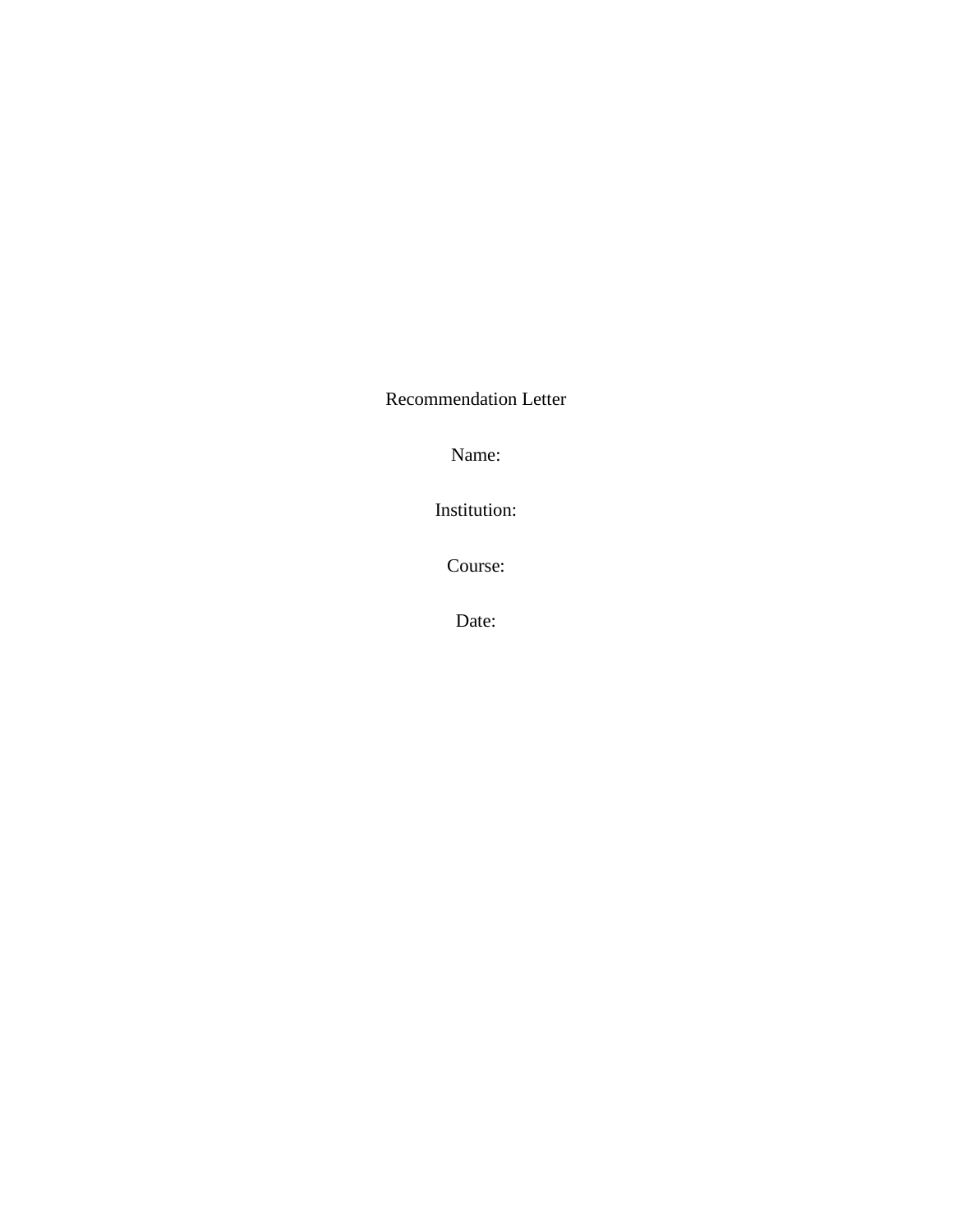## **Date**

The Admission Committee.

University of XXX

It is with much pleasure that I recommend **XXXX** for enrollment at the University of **XXXX** for a Master's program in Neuroscience. I have served as **XXXX** instructor for Organic chemistry for two quarters in summer 2018 and winter 2019. I took her through CHEM 109A and CHEM 109B, during which I observed her enormous growth and development. **XXXX** was very eager to learn new things and worked extra-long hours. Owing to her determination, she emerged the top student in CHEM 109A and among the 10% top students my CHEM 109B class.

Teaching **XXXX** was the best experience; with her inquisitive nature, she always involved me with regular questions whenever she didn't understand to get a better insight into entailed concepts other than just the material cursory. Her ability to learn usually went beyond the basic class requirements. She was great at seeing the links between topics and using those links to create a clear understanding that she can turn into well-thought-out explanations and questions.

Additionally, **XXXX** possesses exceptional communication skills, which were demonstrated when they presented research in Addiction Neurobiology and Biosensor Development in which she was tasked as a research assistant. She also undertook her assignments seriously and was passionate about the results. Furthermore, she is ambitious and always knows what exactly she wants, and has the patience to see that through. Besides, **XXXX** is intuitive, committed, and focused on developing a career in Science; which demonstrated in her degree in B.S. Biopsychology. I genuinely believe she will offer your class with her unique optimism, strength, passion, and imagination.